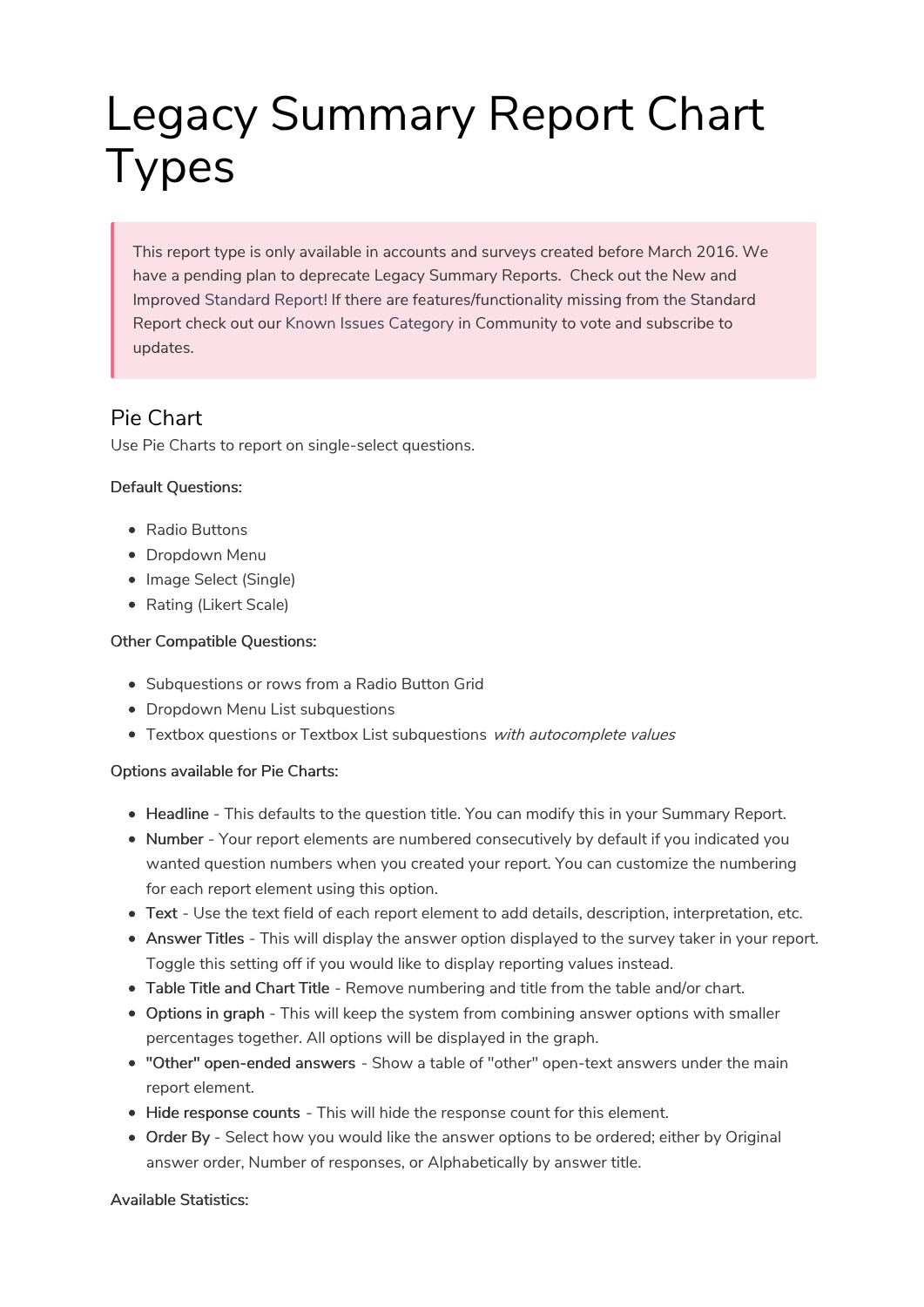- Total Responses
- Skipped count

If reporting values are numeric

- $\bullet$  Sum
- Average
- StdDev
- Max
- $\bullet$  Min

What does it look like in my Summary Report?



# Vertical Bar Graph

Use Vertical Bar Graphs to report on multi-select questions. This will also work to report on other question types with a discrete list of answer options such as Multiple Choice, Dropdown Menus, Likert, and single Image Selects.

#### Default Questions:

- Checkboxes
- Image Select (Multi)

# Other Compatible Questions:

• Radio Buttons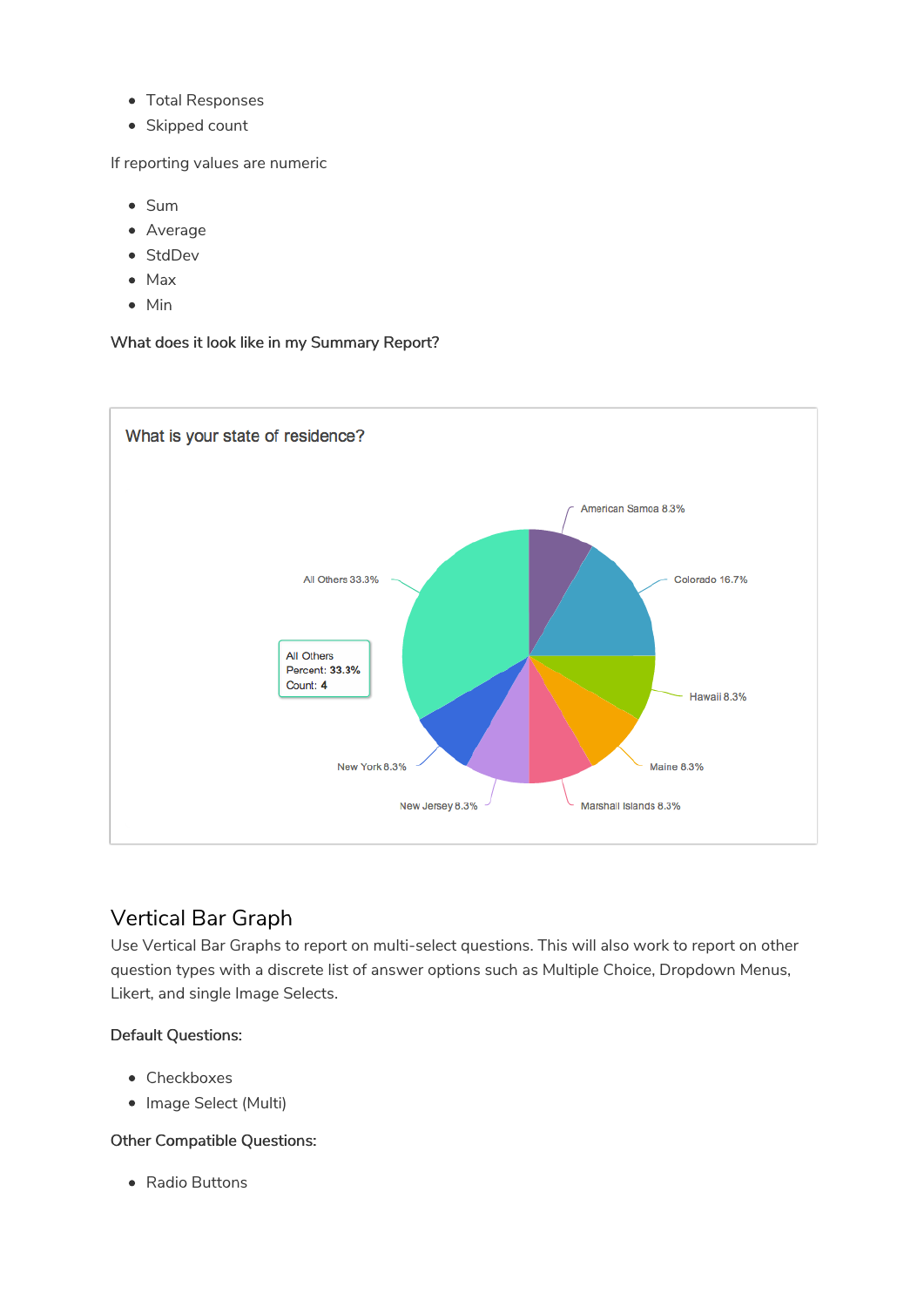- Dropdown Menu
- Dropdown Menu List subquestions
- Image Select (Single)
- Rating (Likert Scale)
- Checkbox Grid rows
- Radio Button Grid rows
- Textbox questions or Textbox List subquestions with autocomplete values

### Options available for Bar Graphs:

- Headline This defaults to the question title. You can modify this in your Summary Report.
- Number Your report elements are numbered consecutively by default if you indicated you wanted question numbers when you created your report. You can customize the numbering for each report element using this option.
- Text Use the text field of each report element to add details, description, interpretation, etc.
- Answer Titles This will display the answer option displayed to the survey taker in your report. Toggle this setting off if you would like to display reporting values instead
- Options in graph This will keep the system from combining answer options with smaller percentages together. All options will be displayed in the graph.
- Table Title and Chart Title Remove numbering and title from the table and/or chart.
- "Other" open-ended answers Show a table of "other" open-text answers under the main report element.
- Hide response counts This will hide the response count for this element.
- Graph display Choose whether responses are graphed based on Percentage or Number of responses
- Order By Select how you would like the answer options to be ordered; either by Original answer order, Number of responses, or Alphabetically by answer title.

#### Available Statistics:

- Total Responses
- Skipped count

If reporting values are numeric

- $\bullet$  Sum
- Average
- StdDev
- Max
- $\bullet$  Min

What does it look like in my Summary Report?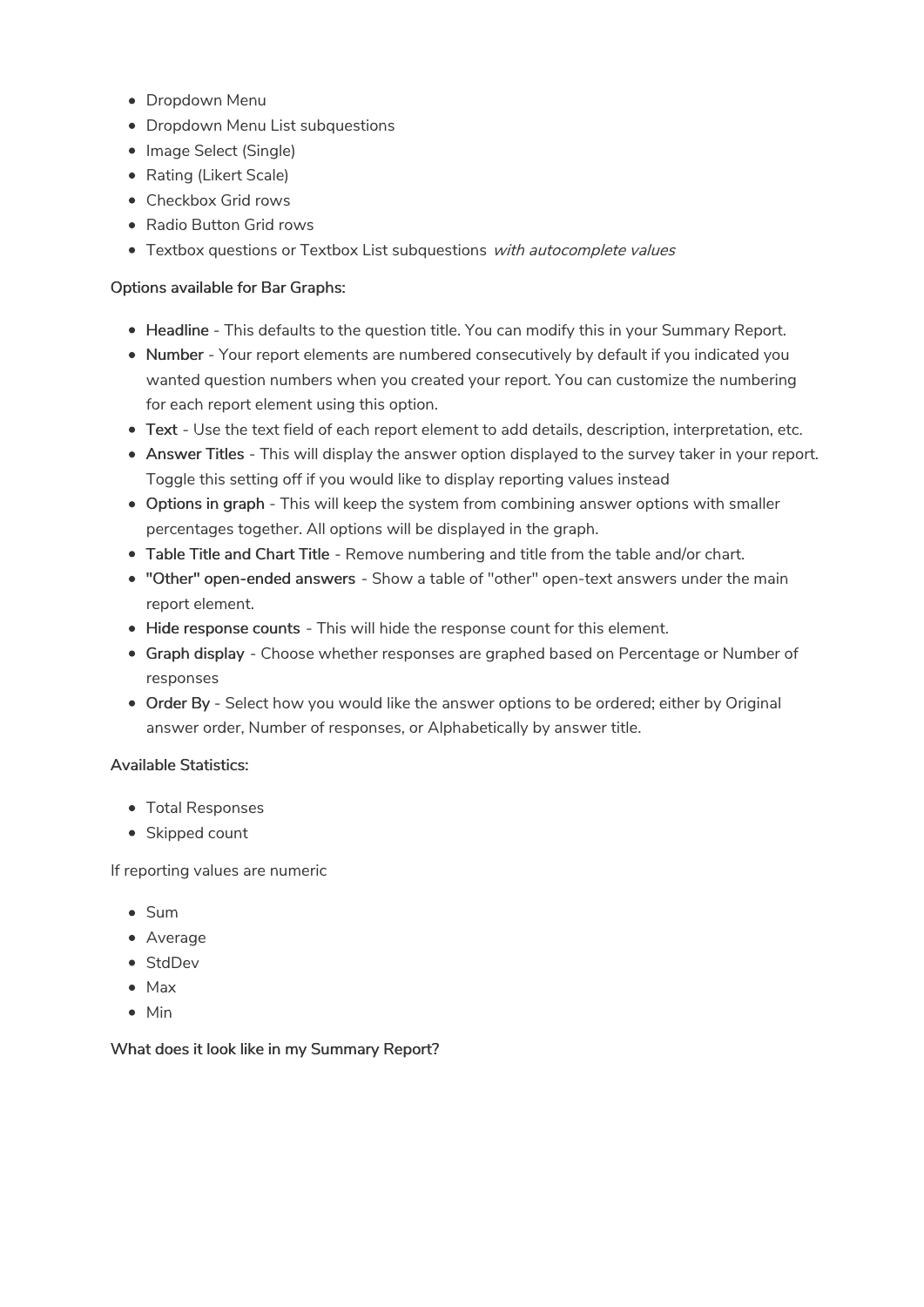

# Appendix

Use Appendices to report on open-text questions.

# Default Questions:

- Textbox (including number, email, percent, date and currency)
- Essay/Long Answer
- Textbox List
- All Contact Group fields
- URL Variables

# Other Compatible Questions:

- Radio Buttons
- Image Select (Single)
- Dropdown Menu List (This will report each row in an appendix)
- Rating (Likert Scale)

#### Options available for Appendices:

These additional settings are found in the element set up.

- Headline This defaults to the question title. You can modify this in your Summary Report.
- Number Your report elements are numbered consecutively by default if you indicated you wanted question numbers when you created your report. You can customize the numbering for each report element using this option.
- Text Use the text field of each report element to add details, description, interpretation, etc.
- Hide response counts Note the response count feature is not working for Appendices at this time; response count does not display regardless of this setting.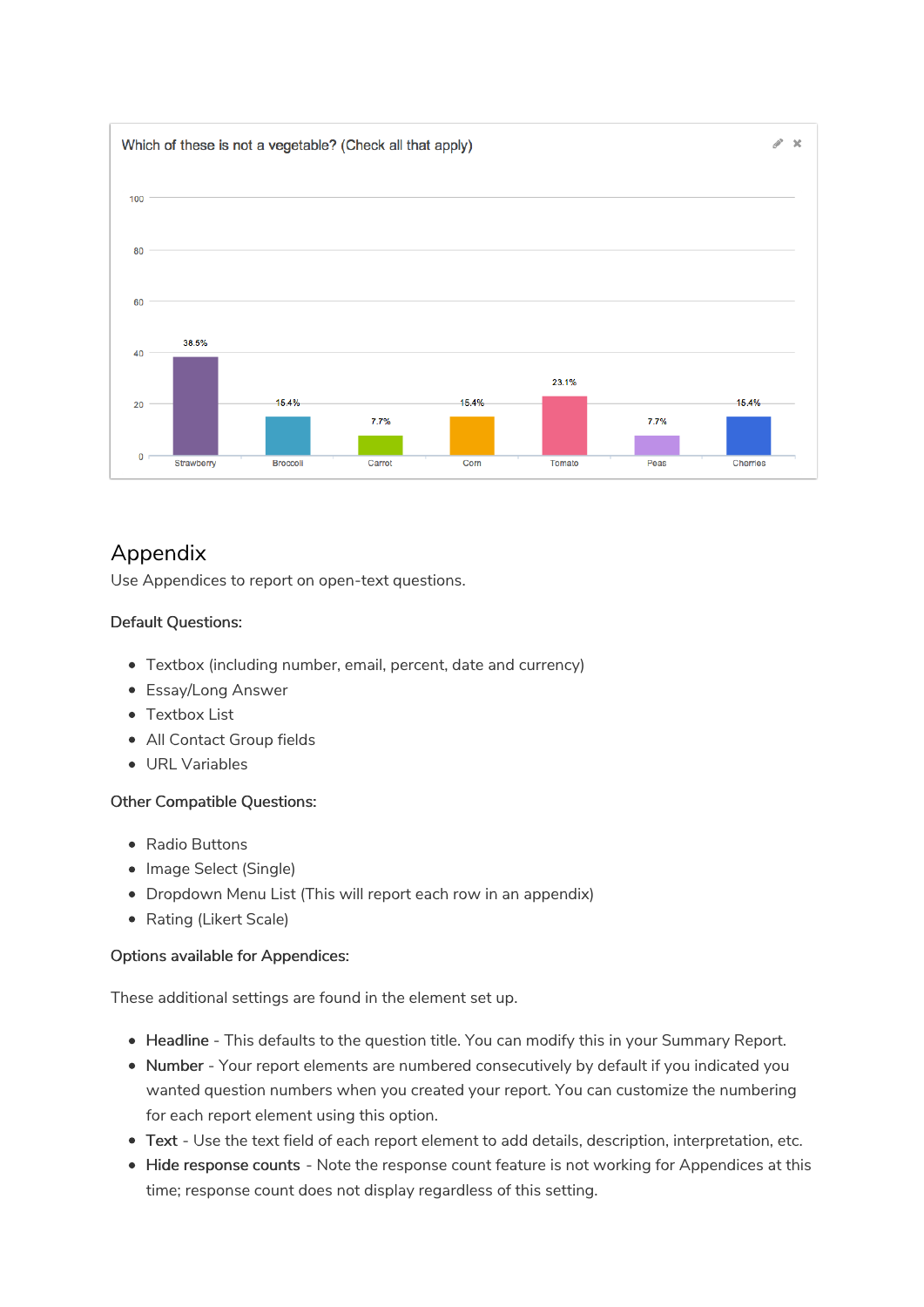- Show the Response IDs Show the response ID next to each row of the appendix
- Sort by By default, appendices sort alphabetically by answer text, if the Show Response IDs option is selected you can choose to sort by Response ID.

#### What does it look like in my Summary Report?

| Essay |                                                                                                                                                               |
|-------|---------------------------------------------------------------------------------------------------------------------------------------------------------------|
| Count | Response                                                                                                                                                      |
|       | Et tu brute?                                                                                                                                                  |
|       | All the world's a stage, and all the men and women merely players: they have their exits and their entrances;<br>plays many parts, his acts being seven ages. |

# Table

Use tables to report on multi-dimensional questions.

# Default Questions:

- Dropdown Menu List
- Drag & Drop Ranking
- Ranking Grid
- Continuous Sum
- Star Rating Grid
- Checkbox Grid
- Radio Button Grid
- Dropdown Menu Grid
- Textbox Grid

#### Options available for Tables:

- Headline This defaults to the question title. You can modify this in your Summary Report.
- Number Your report elements are numbered consecutively by default if you indicated you wanted question numbers when you created your report. You can customize the numbering for each report element using this option.
- Text Use the text field of each report element to add details, description, interpretation, etc.
- Answer Titles This will display the answer option displayed to the survey taker in your report. Toggle this setting off if you would like to display reporting values instead
- Options in graph This will keep the system from combining answer options with smaller percentages together. All options will be displayed in the graph.
- Table Title and Chart Title Remove numbering and title from the table and/or chart.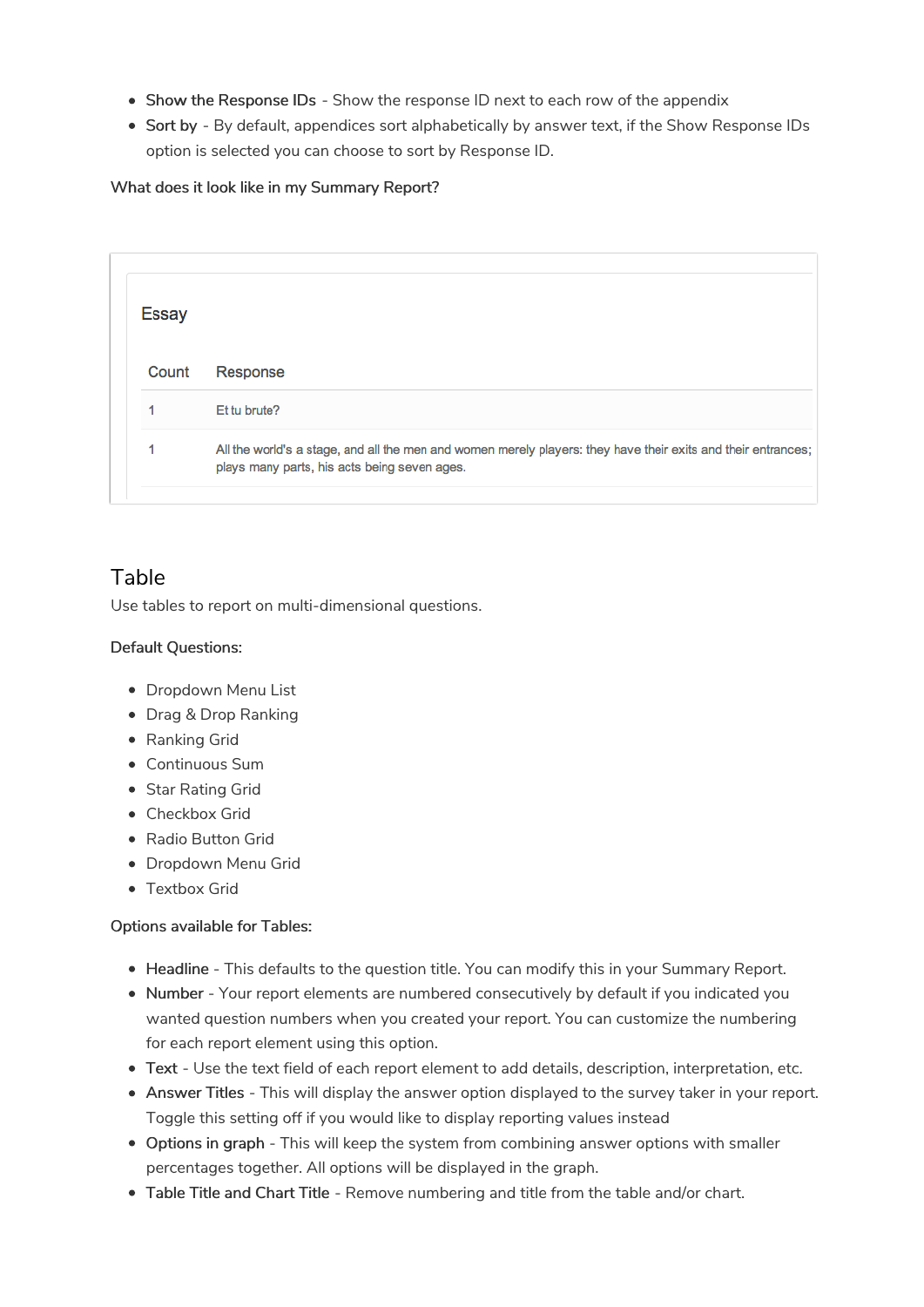- "Other" open-ended answers Show a table of "other" open-text answers under the main report element.
- Hide response counts This will hide the response count for this element.

#### Available Statistics:

Multiple Choice Table with numeric reporting values only

- Show Averages for Table Rows
- Show Averages for Table Columns

#### What does it look like in my Summary Report?

Each question's table format is unique. Below is how the multiple choice table reports.

|                |       |                |                                    |                |       |                |       |              |       | $\mathscr{P}$ $\mathsf{x}$ |
|----------------|-------|----------------|------------------------------------|----------------|-------|----------------|-------|--------------|-------|----------------------------|
|                |       |                |                                    |                |       |                |       |              |       | <b>Responses</b>           |
| $\overline{2}$ | 11.1% | 4              | 22.2%                              | $\overline{4}$ | 22.2% | 5 <sup>5</sup> | 27.8% | $\mathbf{3}$ | 16.7% | 18                         |
| $\mathbf{1}$   | 5.6%  | $\overline{7}$ | 38.9%                              | $\mathbf{3}$   | 16.7% | 4              | 22.2% | $\mathbf{3}$ | 16.7% | 18                         |
| 1              | 5.6%  | 1              | 5.6%                               | 11             | 61.1% | $\overline{2}$ | 11.1% | $\mathbf{3}$ | 16.7% | 18                         |
| $\overline{4}$ | 22.2% | 5 <sup>5</sup> | 27.8%                              | 5 <sup>5</sup> | 27.8% | 4              | 22.2% | 0            | 0.0%  | 18                         |
|                |       | <b>Never</b>   | How often do you use social media: | Rarely         |       | Sometimes      |       | Often        |       | Always                     |

# Net Promoter Score®

The net promoter score reporting element is used to report on net promoter score questions with a scale of 0-10.

# Default Questions:

Net Promoter Score

# Other Compatible Questions:

• Rating (Likert Scale) with reporting values 0-10

#### Options available for Net Promoter Score:

• Headline - This defaults to the question title. You can modify this in your Summary Report.

#### What does it look like in my Summary Report?

The Net Promoter Score reporting element will display an Net Promoter Score as well as a count and percent of promoters, passives, and detractors.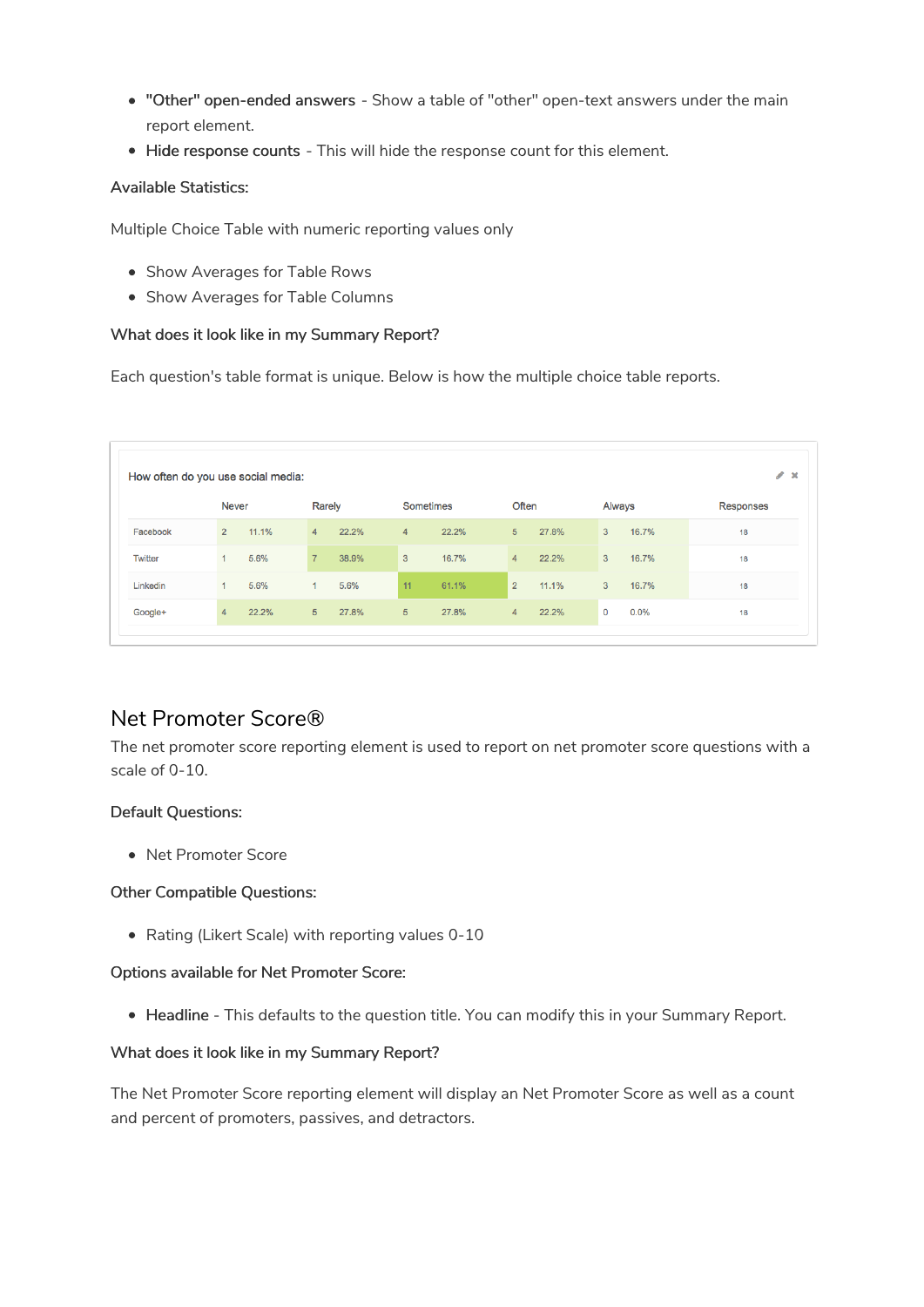|                  |         | On a scale of 1 to 10, how likely are you to refer Pete's Pet Sitting to a friend or family member? |       | P. | $\infty$ |
|------------------|---------|-----------------------------------------------------------------------------------------------------|-------|----|----------|
| <b>NPS Score</b> | $-43.8$ |                                                                                                     |       |    |          |
|                  |         | Promoters                                                                                           | 20.0% |    | 16       |
|                  |         | Passives                                                                                            | 16.3% |    | 13       |
|                  |         | <b>Detractors</b>                                                                                   | 63.8% |    | 51       |

# Area Chart Default Questions:

- Slider (Single)
- Slider (Multi)

# Options available for Area Chart:

- Headline This defaults to the question title. You can modify this in your Summary Report.
- Text Use the text field of each report element to add details, description, interpretation, etc.

#### What does it look like in my Summary Report?

The Area Chart for a single slider will display the range you specified for your slider. For each value entered you'll have a percent and count of responses.



The Area Chart for a multi slider will display a table with the average, min, max, standard deviation and number of responses for each row in your multi slider.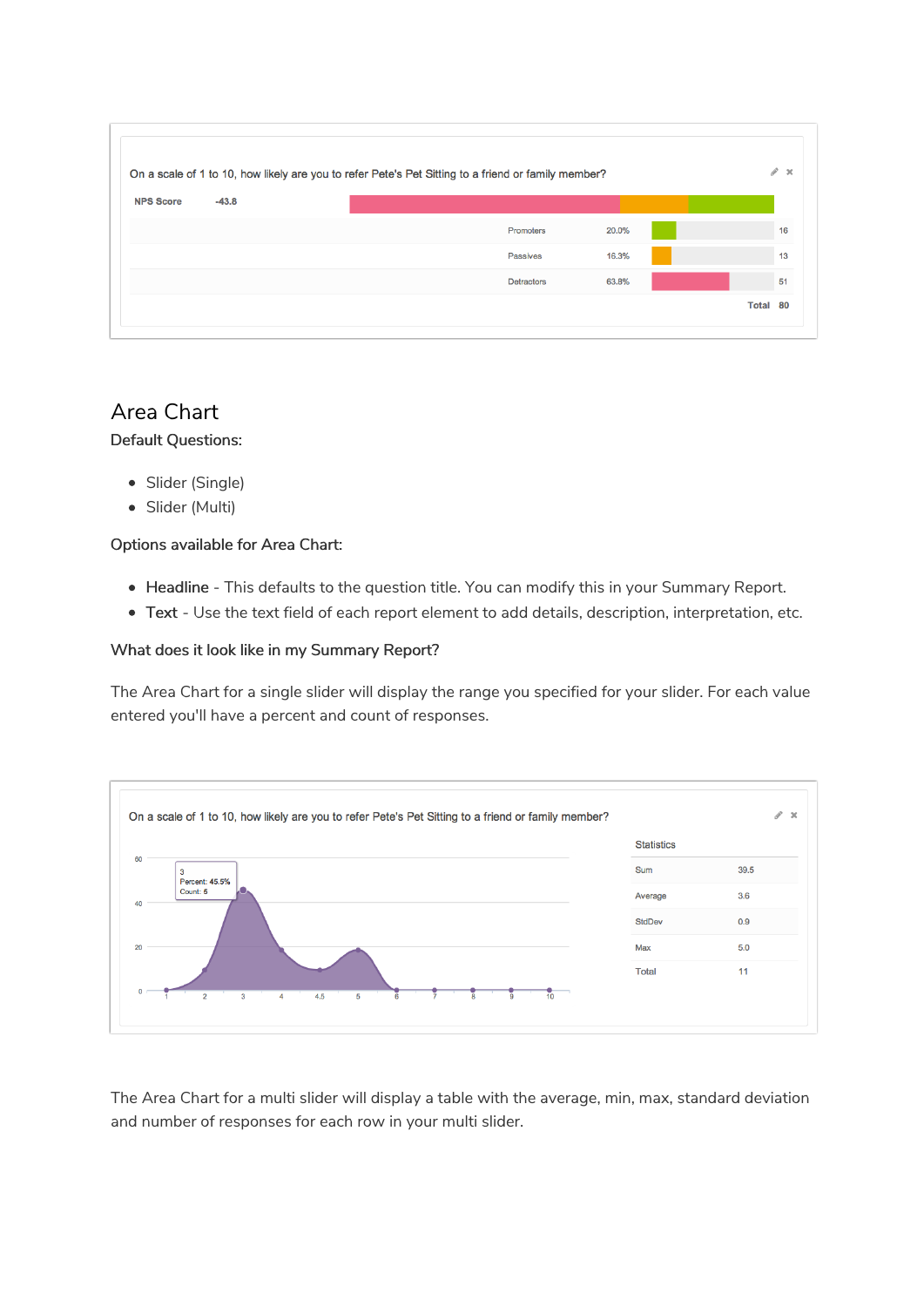|                              | Average | Min | Max | StdDev | <b>Responses</b> |
|------------------------------|---------|-----|-----|--------|------------------|
| <b>Followed Instructions</b> | 3.70    |     | 5   | 1.42   | 10               |
| Availability                 | 2.25    |     | 4   | 1.33   | 10               |
| Caring                       | 3.00    |     | 5   | 1.55   | 10               |

# Advanced Appendix Element

Use Advance Appendices to customize how you would like to report on your data. This works really nicely for contact groups but, you can use it for most other questions in your survey to meet your reporting needs.

Note: With the exception of checkboxes and table of checkboxes, all questions can be included in your custom reporting group.

# Compatible Questions:

Advanced Appendices work best with open text fields and single select questions. You can technically pull data from all question types except Checkboxes, Checkbox Grid, Other Textboxes, Max Diff, and Conjoint Experiment, though the data from questions like Drag & Drop Ranking and Grid questions will not be terribly meaningful in this format.

Add-as-Needed data is not available for reporting using the Advanced Appendix Element.

# Options available for Advanced Appendix Elements:

- Headline Add a headline for your Advanced Appendix reporting element. There is no default headline for Advanced Appendices.
- Number Number your Advanced Appendix reporting element if you wish. There is no default number for Advanced Appendices.

# What does it look like in my Summary Report?

Advanced appendix elements display in a table format. The first column displays the Response ID and the second column displays the response data you selected in the format you indicated.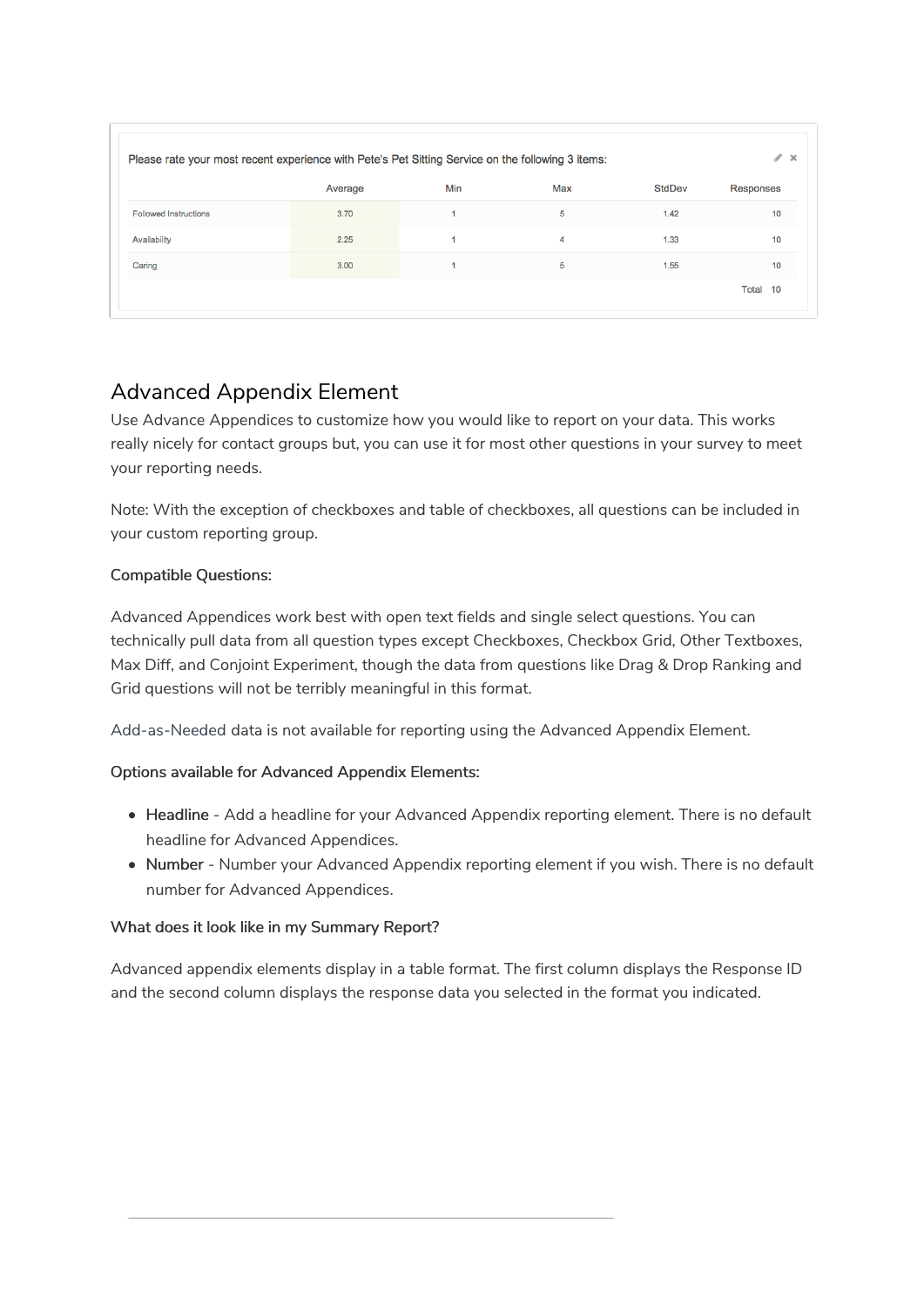| ResponseID Response |                             |
|---------------------|-----------------------------|
| 1                   | <b>Bri Hillmer</b>          |
|                     | <b>SurveySorceress</b>      |
|                     | 4888 Pearl East Circle 100w |
|                     | Boulder, CO<br>80301        |
|                     |                             |
| 2                   | Jean Luc Picard             |
|                     | Captain                     |
|                     | 4888 Pearl East Circle 100w |
|                     | Boulder, CO                 |
|                     | 80301                       |

# Set Up an Advanced Appendix Element to Report on Response Data Together

- 1. Create a new Summary Report or edit an existing Summary Report.
- 2. On the General tab click Add Element.
- 3. Select Advanced Appendix from the Element Display Type dropdown.
- 4. Give your report a Headline and a Number.
- 5. Set up your Source Questions/Data.

a. In the first dropdown select your first source question, for example, First Name.

b. In the second dropdown select the formatting you would like to follow the source question (choose from: Line break, Space, Hyphen, Comma, Colon, Semicolon) and click the link to Add.

| Source Questions/Data Choose questions and format to insert into this report. |                               |
|-------------------------------------------------------------------------------|-------------------------------|
| <b>Display</b> (Click on field to remove)                                     |                               |
| First Name Last Name<br>Company Name                                          |                               |
| Company Name<br>a l                                                           |                               |
| Line break $(\Leftrightarrow)$                                                | ▲<br>$\overline{\phantom{a}}$ |
| Add                                                                           |                               |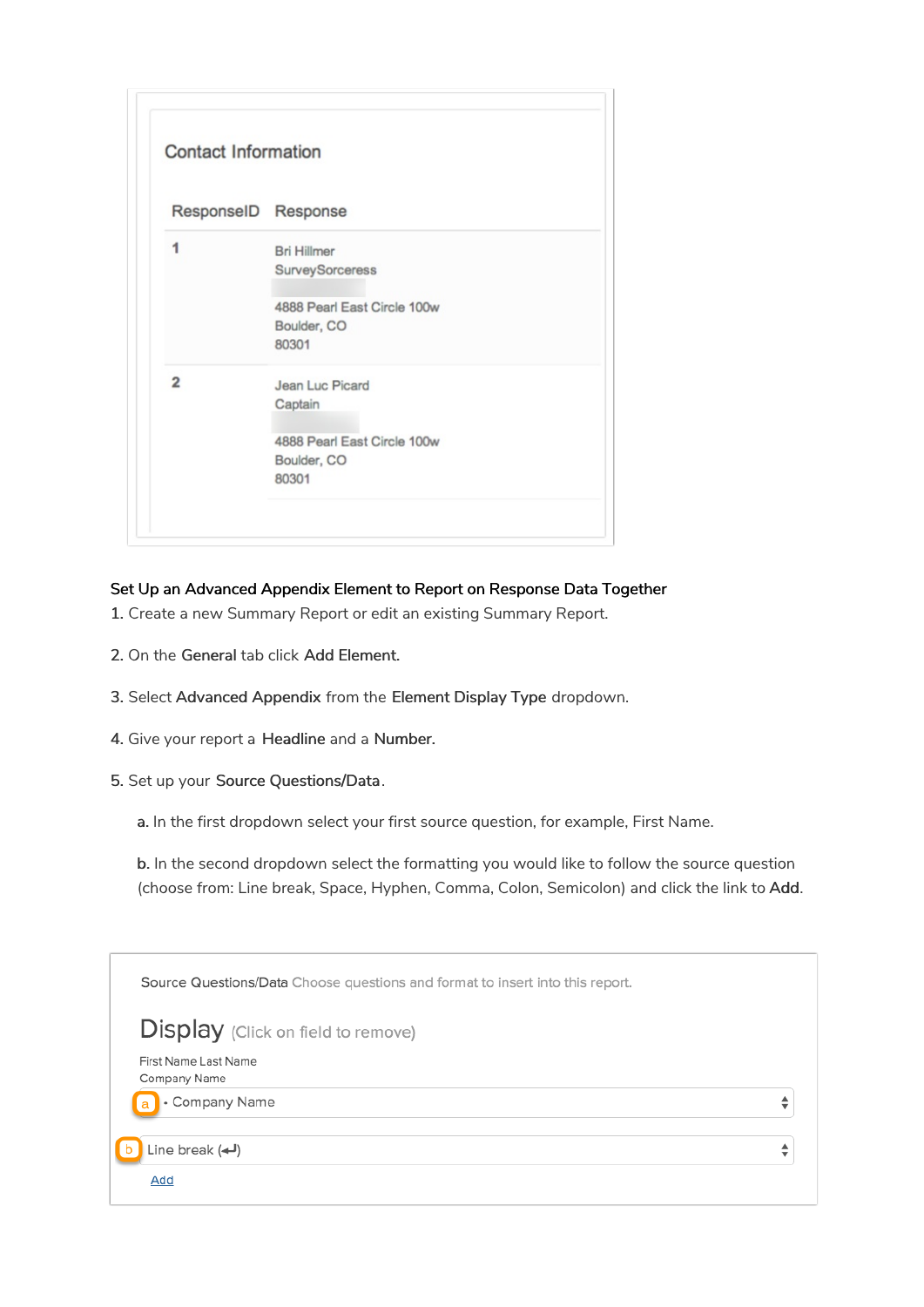6. The source questions and formatting you selected will populate the Display field. To delete a source question, simply click the source question in the Display field.

7. Rinse and repeat until you have all of the contact form data you wish to report on and click Save.

8. Click Save on the General tab.

9. Click Run Report or Refresh data.

# Headline & Text

Use Headline elements to organize and title subsections of your Summary Report. These are also useful in combination with Piped Page elements.

Use Text elements to add content to your Summary Report. This is useful for adding a description or interpretation of the data in your reports or illustrative anecdotes from open-text responses.

#### What does it look like in my Summary Report?



#### Setup

1. To set this up click Customize Report and scroll to the bottom of your General tab and click Add Element.

2. Select Cross Tab in the Element Display Type dropdown.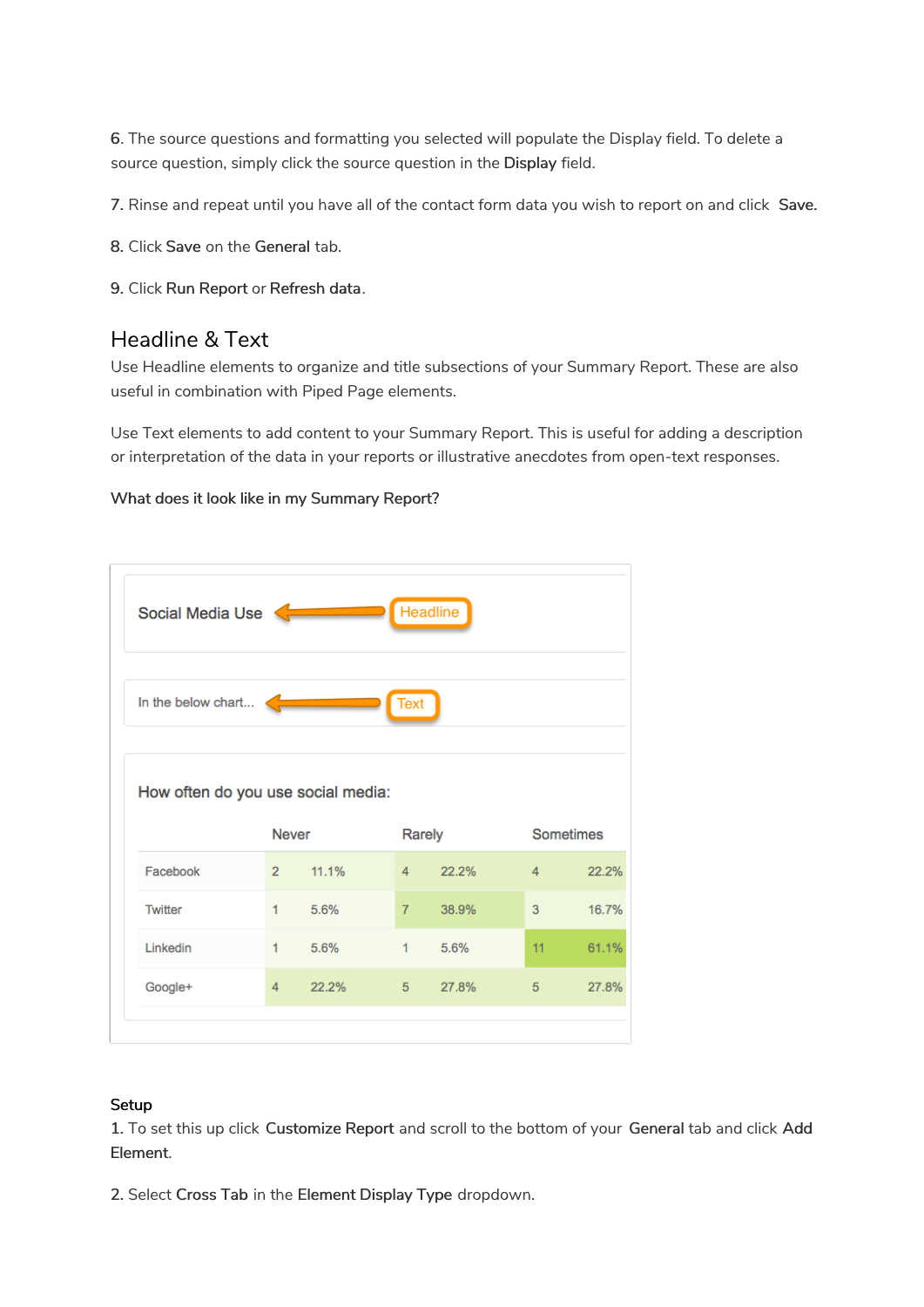3. Add your text or headline and click Save.

4. This will add your text element to the bottom of your list of reporting elements on the General tab. Reorder your headline or text element so it displays where you would like!

| <b>Edit Report Element: Settings</b>                                                                |        |
|-----------------------------------------------------------------------------------------------------|--------|
| <b>Element Display Type</b>                                                                         |        |
| Text                                                                                                | ▴<br>▼ |
| <b>Element Settings</b><br>Text:                                                                    |        |
| This section of the report includes all the demographic and firmographic questions from the survey. |        |
| This element display type has no options.                                                           |        |

Headline and Text elements are also available as part of each reporting element itself. Simply click the pencil icon to edit a given element and customize the Headline and Text.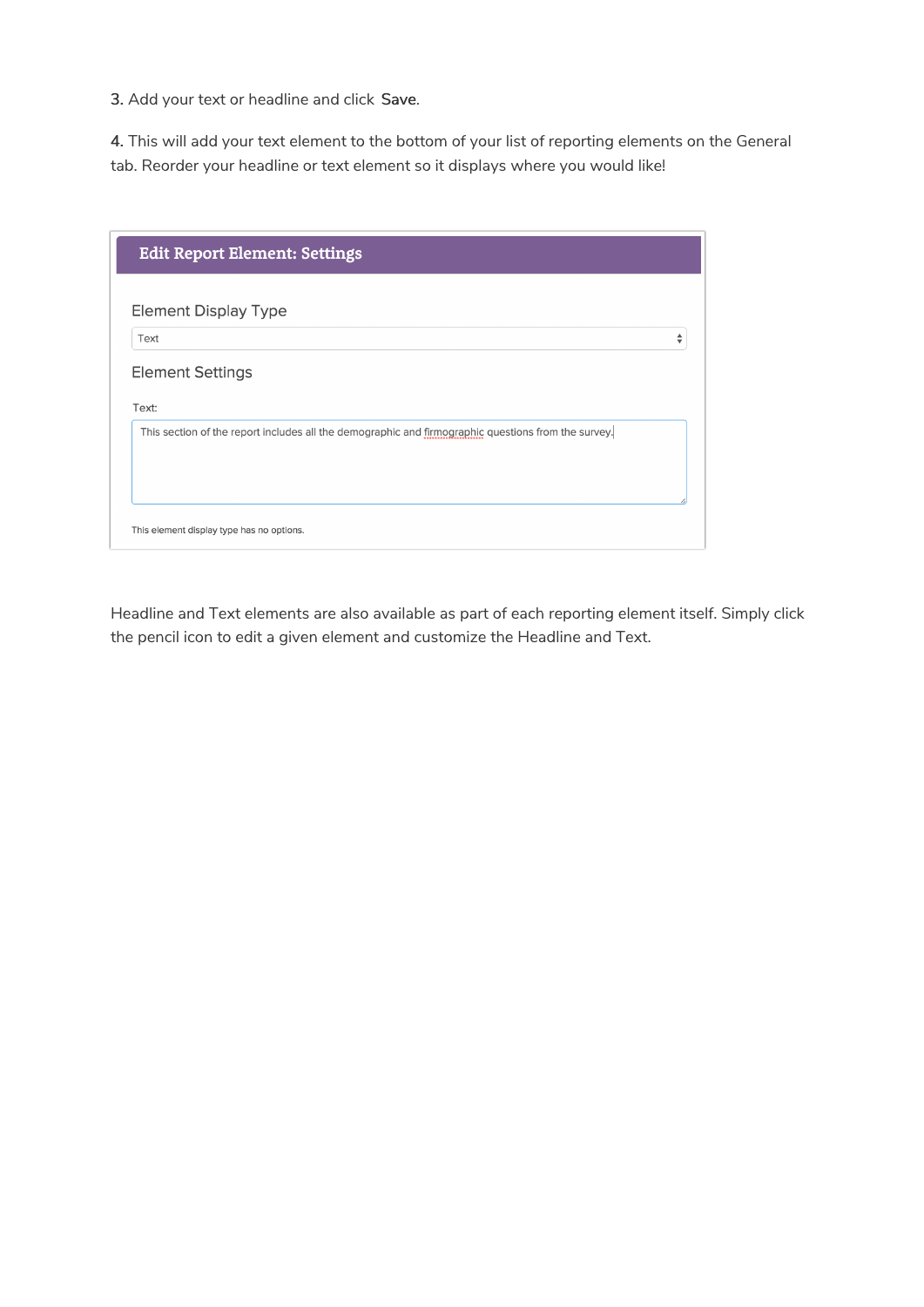| <b>Edit Report Element: Settings</b>                                  |
|-----------------------------------------------------------------------|
| Table                                                                 |
| <b>Element Settings</b>                                               |
| Source Question/Data<br>Choose a question to insert into this report. |
| Q 22. How often do you use social media:                              |
| Headline:                                                             |
| Social Media Use                                                      |
| Number:                                                               |
| 22.                                                                   |
| Text:                                                                 |
| In the below chart                                                    |

These will display as part of the reporting element itself.

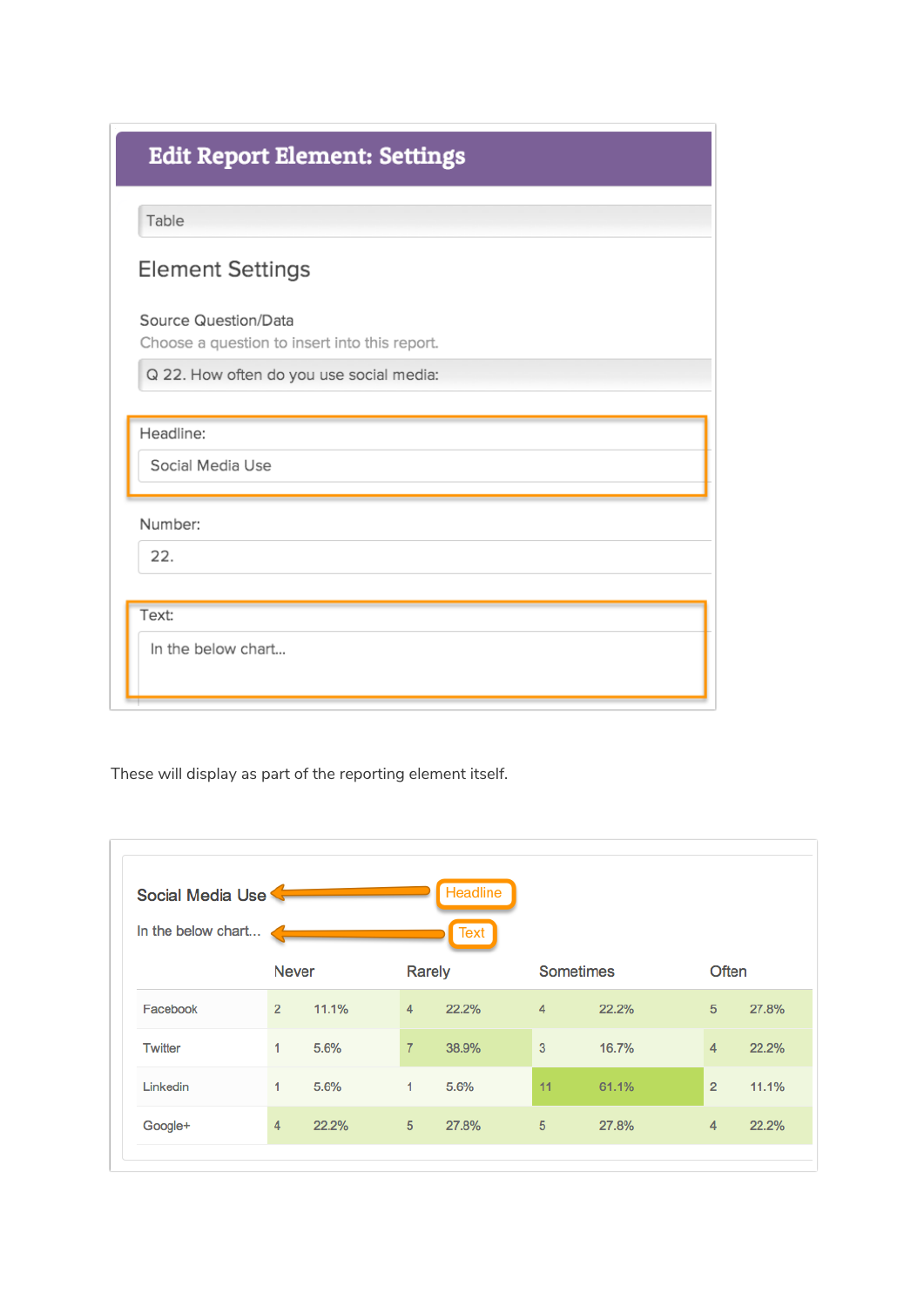# Existing Report

Existing Report elements are used to pull data from an existing Summary Report into a new Summary Report.

# Options available for Existing Report elements:

• Headline - Existing Report elements pull the Summary Report Title by default. Use the headline to further delineate the included report. (Note: Unfortunately, this feature is not working at this time. We'll look into getting this fixed up!)

# What does it look like in my Summary Report?

Existing Report elements will pull in the title from the source report and display all reporting elements from that report. Learn how to set this up: Pull Data from an Existing Report.

# **Ouotes**

Within individual responses you can highlight portions of the text that are particularly relevant to your project as quotes to be used in final reports.

| 10. Please tell us what you thought about your experience: |                        |      |
|------------------------------------------------------------|------------------------|------|
| Best Ice Cream Shoppe ever!                                |                        |      |
| Add Tag to Answer                                          | <b>66 Select Quote</b> | Save |
|                                                            |                        |      |

The Quotes reporting element will pull the quotes you've highlighted into your Summary Report. Quotes allow you to be selective about which comments are included in the report and link back to the original response, should you want to see everything a respondent said.

# Compatible Questions:

Essay/Long Answer

# Options available for Quotes:

These additional settings are found in the element set up.

- Headline This defaults to the question title. You can modify this in your Summary Report.
- Number Your report elements are numbered consecutively by default if you indicated you wanted question numbers when you created your report. You can customize the numbering for each report element using this option.

# What does it look like in my Summary Report

You're quoted text will display along with the date of the response. If you used email campaigns, the respondent's email address will display below the quote. If you used a link, embed, or other share method, the response ID will show.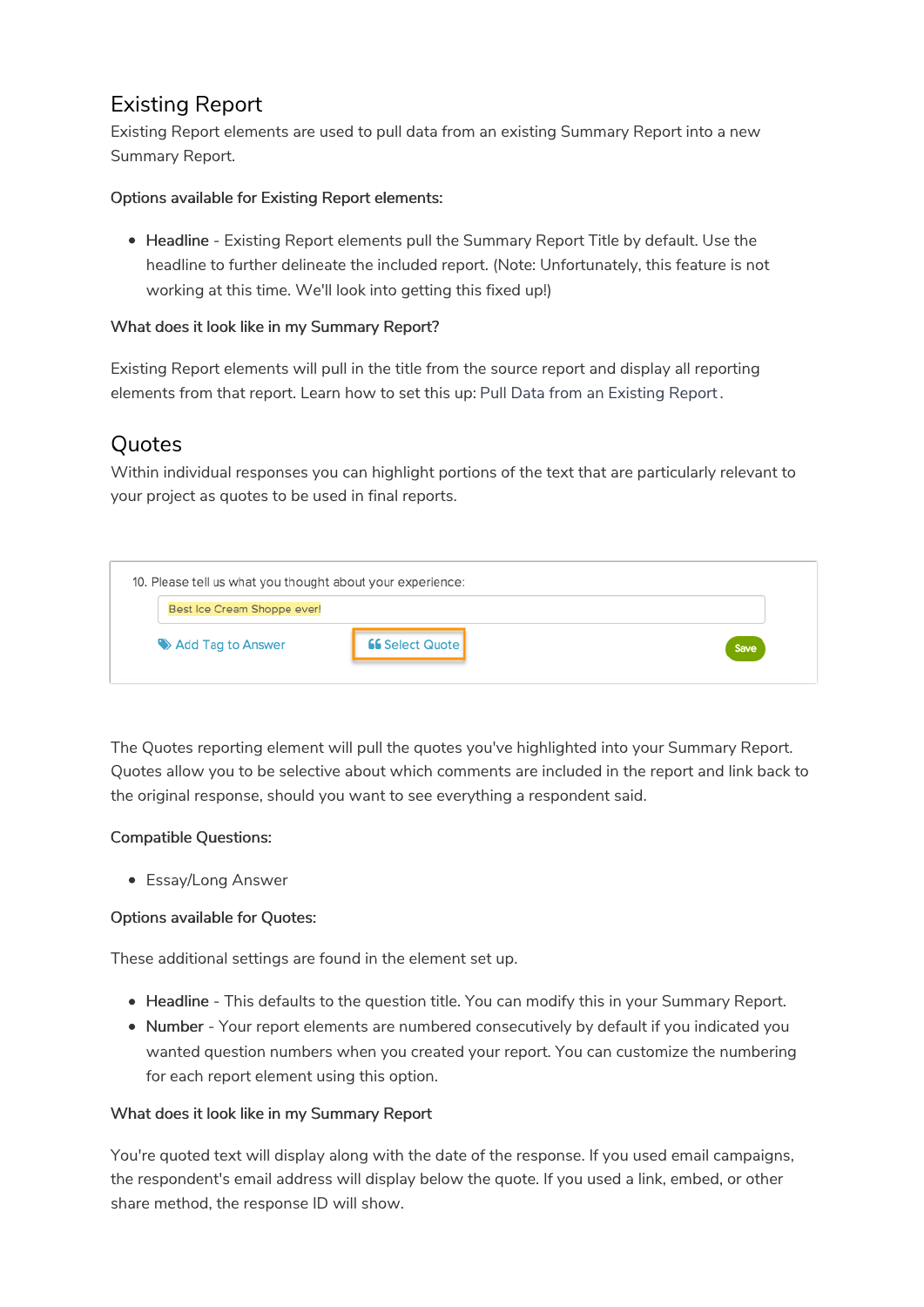

\*At this time, there is not <sup>a</sup> way to choose whether the response ID or email address displays but you can hide it in you report share links by placing this CSS code under Customize Report <sup>&</sup>gt; Style <sup>&</sup>gt; Appended CSS.

```
.quote-data .quote-id {
display: none;
}
```
# Piped Page

If you're using Page Piping in your survey, a Page Piped Container will automatically be added to any Summary Report you create. This container will show charts for each of the questions on a piped page, repeated for however many options are available from the source question.

# Options available for Piped Pages:

If you edit this element once it's added to the report, you will see an additional set of options!

- Piped Pages This is where you'll select which piped page you'll be reporting on.
- Display as Under the Questions from piped page heading, you'll be able to choose which chart type is used. You can also toggle whether or not this option is visible in this area.
- Piping Values to be shown In this area, you can select which piped values you want to see. When the element is created, all options will be selected. You can remove piped values to essentially filter which piped pages appear in a report.